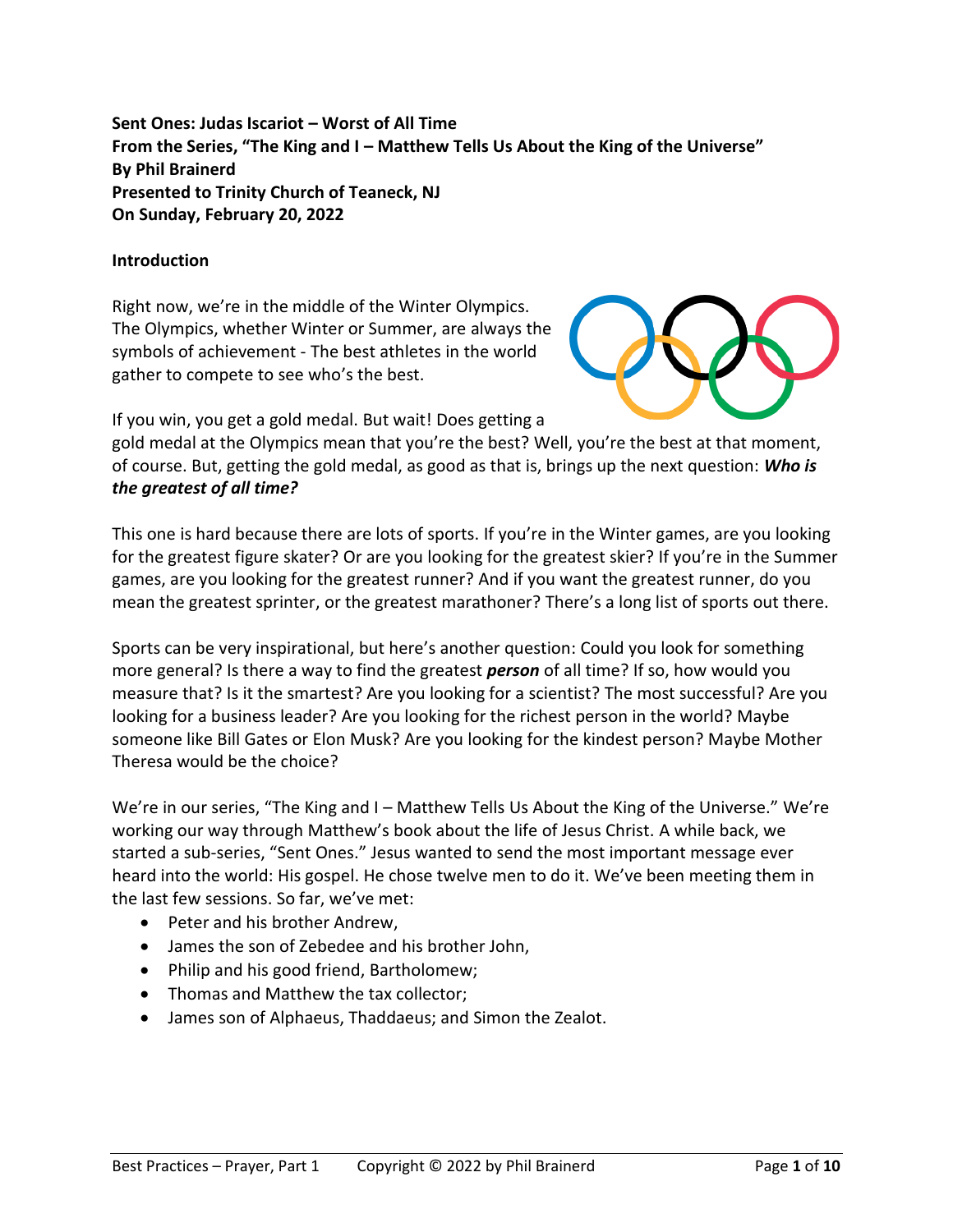If you were to ask the question, "Who are the greatest people of all time", maybe these names should come up? These men are responsible for the Gospel of Jesus Christ being sent out into the world. Most of them gave their lives so that others could hear the message of salvation.

At this point, you may have noticed there is one man we haven't covered yet: Judas Iscariot. And so, at this point, the tone of our discussion changes. Until now, we've been asking about individuals who represent the greatest of all time - Whether sports or something else.

Now, we change gears. Judas Iscariot was a man who had the rare, rare privilege of serving with the twelve men that Jesus chose as his "sent ones". However, he brings up the opposite question: *Is there a worst of all time?*

Oddly, when you ask questions about candidates for best persons of all time and worst persons of all time, some of the candidates appear in Matthew's book. For the greatest: We've met eleven out of the twelve apostles. For the worst: As we study together, we'll meet people like King Herod, Pontius Pilate, and the religious leaders of ancient Israel.

We met King Herod early in our series. He was so evil, he called for the murder of all the children in Bethlehem under the age of two years old. He was afraid that one of them might be the true king of Israel, and that the true king might take away his throne. We mentioned some of his other crimes at that time. That certainly makes him a candidate for worst of all time.

However, we're going to learn today that there is good reason to believe that Judas surpasses Herod. Let's find out why. Why has Judas Iscariot has earned this title?

# **I. Judas betrayed Jesus.**

The first thing we learn is that Judas betrayed Jesus. Matthew presents a list of the twelve apostles in chapter 10 of his book. Let's look at it again:

2 These are the names of the twelve apostles: first, Simon (who is called Peter) and his brother Andrew; James son of Zebedee, and his brother John; 3 Philip and Bartholomew; Thomas and Matthew the tax collector; James son of Alphaeus, and Thaddaeus; 4 Simon the Zealot and Judas Iscariot, who betrayed him. (Matthew 10:2-4)

Of the names listed, there are only two that give us specific information. We learned last week that Matthew specifically wanted us to know that he was a tax collector. Tax collectors were a hated and despised group of people. We learned last week that Matthew wants us to know that he was a terrible person - But he was a terrible person who was forgiven by Jesus. Because of this, Matthew is a highlight of something we've learned about all the apostles: They were all something less than perfect. They all had flaws. The fact that they had flaws doesn't mean that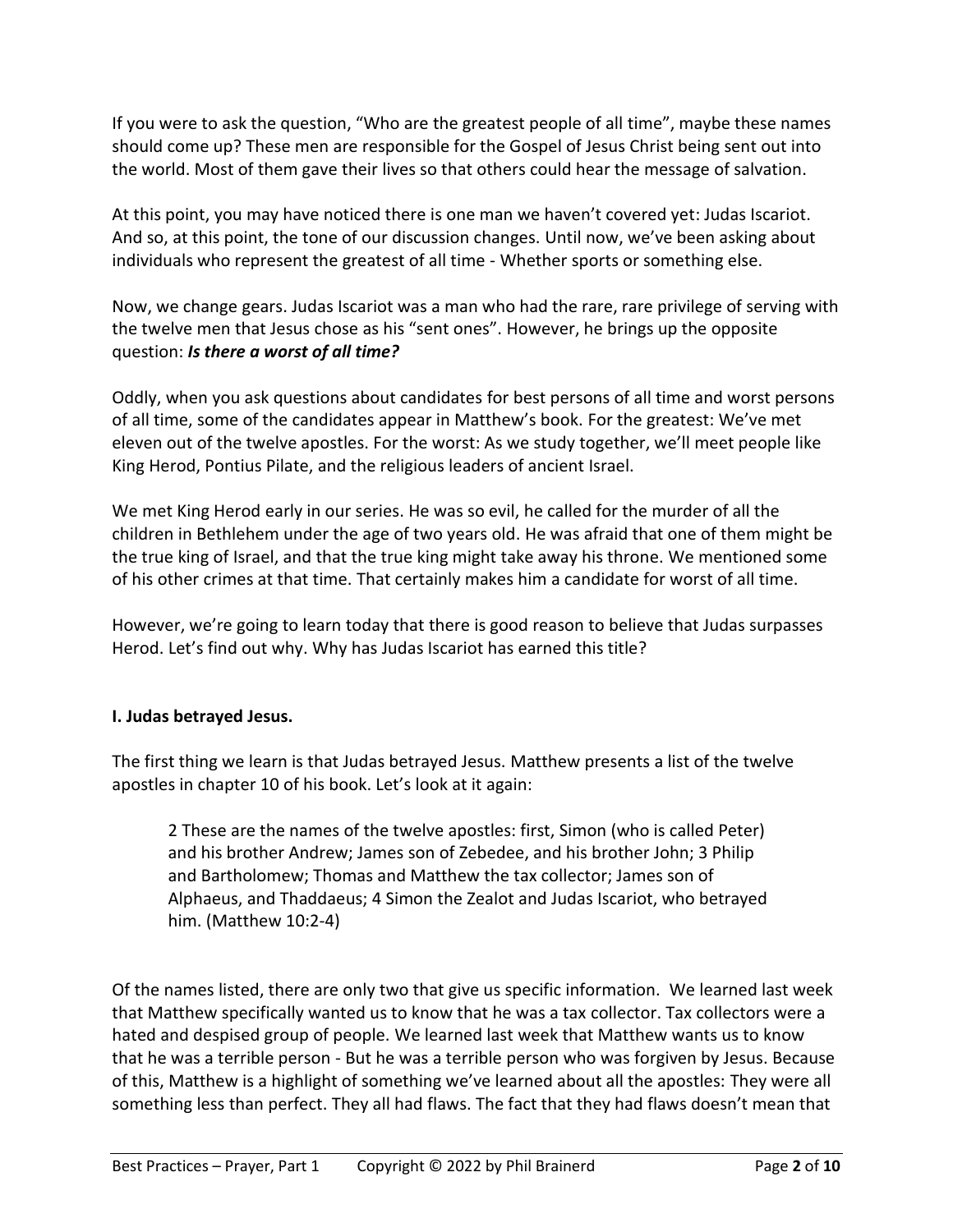they had no strengths, but they all had character problems that could have disqualified them. However, Jesus forgave them. These men chose to spend time with Jesus, and because of that, they were eventually changed. They were changed into men who could boldly travel out into all areas of the known world of that day to share the gospel of Christ.

We've heard that several times in our series: From that, we've learned an important principle:

# *Jesus doesn't call people based on their earthly gifts and accomplishments. Jesus calls people based on what they can become if they will give themselves over to him.*

This group of very imperfect men gave themselves to Jesus. Because of that, they were changed.

The only other name on the list that provides information is Judas. There we learn that he betrayed Jesus. How did that happen? The apostles were a group of men who had flaws, but they were changed for the better after meeting Jesus. Judas was a man who, no doubt, started with flaws. However, after meeting Jesus, he either didn't change, or he changed for the worse.

There is a saying: "The same sun that softens the wax hardens the clay." In Judas, we have a tragic irony. The other apostles had flaws, and Judas had flaws. The other apostles spent considerable time with Jesus, and Judas spent considerable time with Jesus. The other apostles saw miracles, and Judas saw miracles. Judas was given all the same gifts and privileges that the other apostles had, and yet he did not benefit from all that.

So, there an important principle here: *At some point, you must choose.*

- You must choose to let Jesus in.
- You must choose to let Jesus shine the light on your sin.
- You must choose to repent of your sin.
- You must choose to let Jesus be your Lord and Master.

If you don't make that choice, you can be exposed to Jesus for years and still not be changed.

This is very important. All of us share the qualities of the apostles. We're all human, which means we all have flaws. We all have sins. None of us are better than the apostles. We can choose to respond to Jesus well, or we can choose to respond poorly. We must choose.

So, the first thing that qualifies Judas for worst of all time is the fact that he betrayed Jesus. Jesus showed Judas all the kindness and privilege that he showed to others, yet Judas did not change for the better.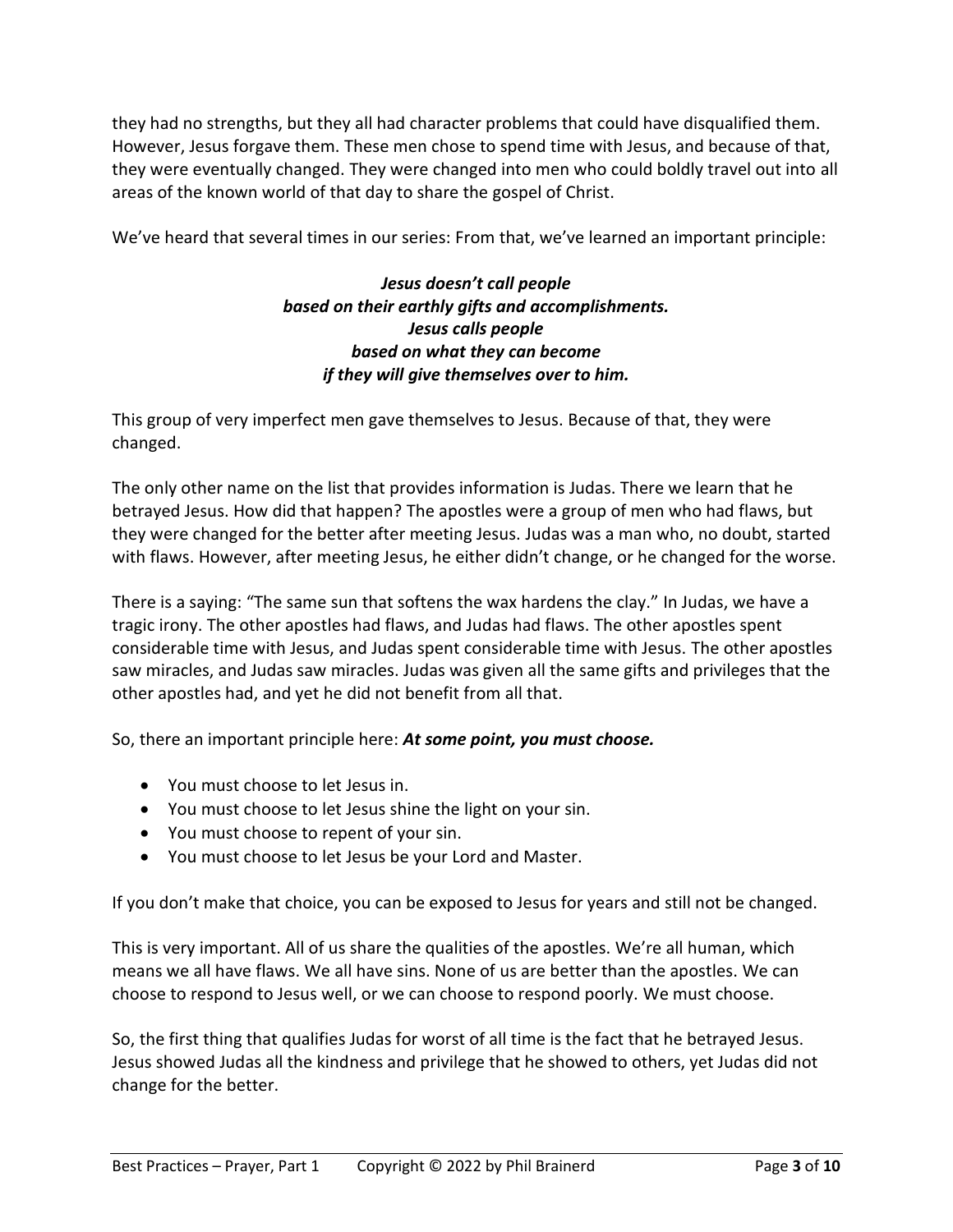### **II. Judas betrayed Jesus for selfish reasons.**

Something else we need to consider about Judas is his motivation - He betrayed Jesus for selfish reasons. Let's read something Jesus said about him:

70 Jesus answered them, "Did I not choose you, the twelve? And yet one of you is a devil." 71 He spoke of Judas the son of Simon Iscariot, for he, one of the twelve, was going to betray him. (John 6:70-71)

Jesus chose twelve men. One of them, however, was different. Jesus referred to that one as "a devil." And to make the point painfully clear, the writer makes a specific reference to Judas Iscariot. And here's an important note: Jesus said this probably a year before Judas performed his act of betrayal.

Usually, in the Bible, a "devil" is an evil, supernatural being. In this case though, I think that what Jesus is saying is that he knows how Judas will choose, and he knows why. Judas is going to do something evil. And he's going to make his decision for selfish, evil reasons.

This is important because of different ways that some people portray Judas. In 1971, theater goers first saw the Broadway musical, "Jesus Christ, Superstar". In that play, Judas is portrayed as a sympathetic person. He's loyal to Jesus, but at some point, he comes to believe that Jesus is not the Messiah. In fact, he comes to believe that Jesus is a misguided person, maybe even mentally ill. Those who follow my writing know that I consider this view to be impossible if you've truly studied the life of Christ. However, these types of ideas exist anyway. Following this line of thought, Judas arrives at the following rationalization: If Jesus is allowed to keep gathering crowds, the Romans might get upset, and then they'll come in and kill a lot of people. And so, Judas turns Jesus over to the authorities.

In this way of thinking, Judas is a kind of patriot. He's removing Jesus from the spotlight so everyone can be safe. His only regret is that Jesus winds up being executed.

To this way of thinking, Jesus says, "no." Judas is going to do something evil, and he's going to do it for evil, selfish reasons.

What were those evil, selfish reasons?

## **III. Judas loved money, comfort, and power.**

We're going to find that Judas loved money, comfort, and power. Let's read the only time he is quoted in the Bible: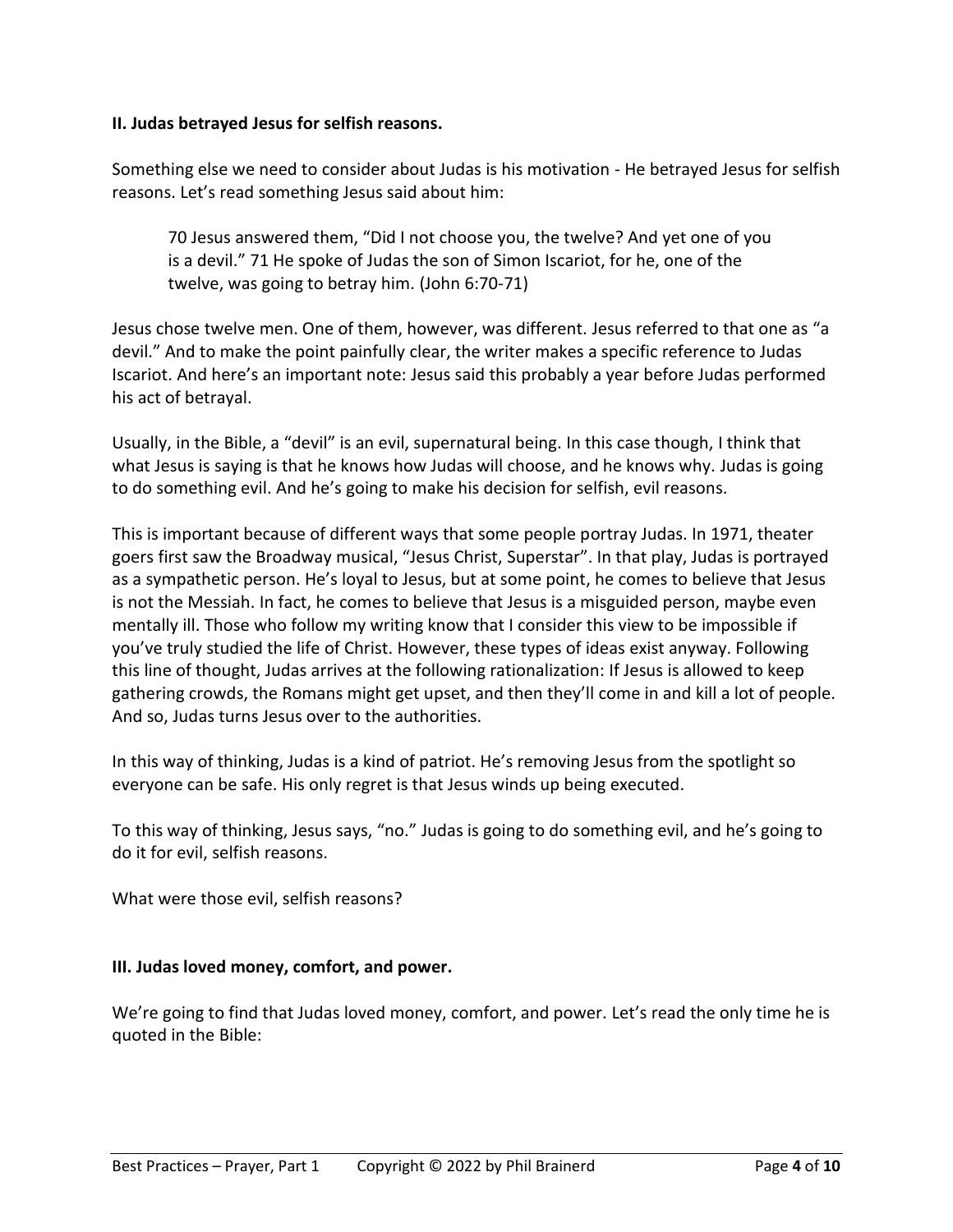12 Six days before the Passover, Jesus came to Bethany, where Lazarus lived, whom Jesus had raised from the dead. 2 Here a dinner was given in Jesus' honor. Martha served, while Lazarus was among those reclining at the table with him. 3 Then Mary took about a pint of pure nard, an expensive perfume; she poured it on Jesus' feet and wiped his feet with her hair. And the house was filled with the fragrance of the perfume. (John 12:1-3)

You may recall that, in an earlier session, we talked about Jesus coming to Bethany. It was a suburb of Jerusalem. Jesus had visited this town previously, and people there got so mad they tried to have him stoned. His disciples tried to dissuade Jesus from ever going there again, but Jesus insisted. Once they got there, Jesus raised Lazarus from the dead.

In appreciation, Lazarus and his family had Jesus and his followers over for dinner. This is a whole sermon in itself, so we'll stick to the main points. Mary, who is also very grateful to Jesus, opened a vile of perfume called "nard", and poured it over Jesus' head. It's a very strong perfume, so the fragrance filled the whole room. How did Judas react?

4 But one of his disciples, Judas Iscariot, who was later to betray him, objected, 5 "Why wasn't this perfume sold and the money given to the poor? It was worth a year's wages." (vs 4-5)

To many people, this sounds like a reasonable response. We all care about the poor, right? Someone opened a luxury item, a very expensive perfume, and used it all up in one shot. What a shame! That money could have been used to help people in need. This story is told in the other gospel accounts as well - In each case, all the disciples are on board.

But, is that the whole picture?

6 He did not say this because he cared about the poor but because he was a thief; as keeper of the money bag, he used to help himself to what was put into it. (v 6)

Ah. That changes things, doesn't it? This tells us a few things about Judas. Let me illustrate: If someone were to open a bottle of very expensive perfume around me, you know what I'd say? I'd say, "Gee, that smells good. What is that?" At least, I hope that's what I'd say. It's possible that if someone were to open a very fine perfume near me that I'd say, "Hey, that smells awful. Someone open a window!"

The point is, I don't know the name brands of perfumes that cost thousands of dollars. But apparently, Judas did. When someone opened a bottle of the most expensive perfume you could buy, Judas said, "Hey – That's *nard*. Who opened a bottle of nard?"

From this, we can see that Judas knew about the high life. Judas knew all about expensive things. Somewhere along the line, Judas had been exposed to expensive living. And he liked it.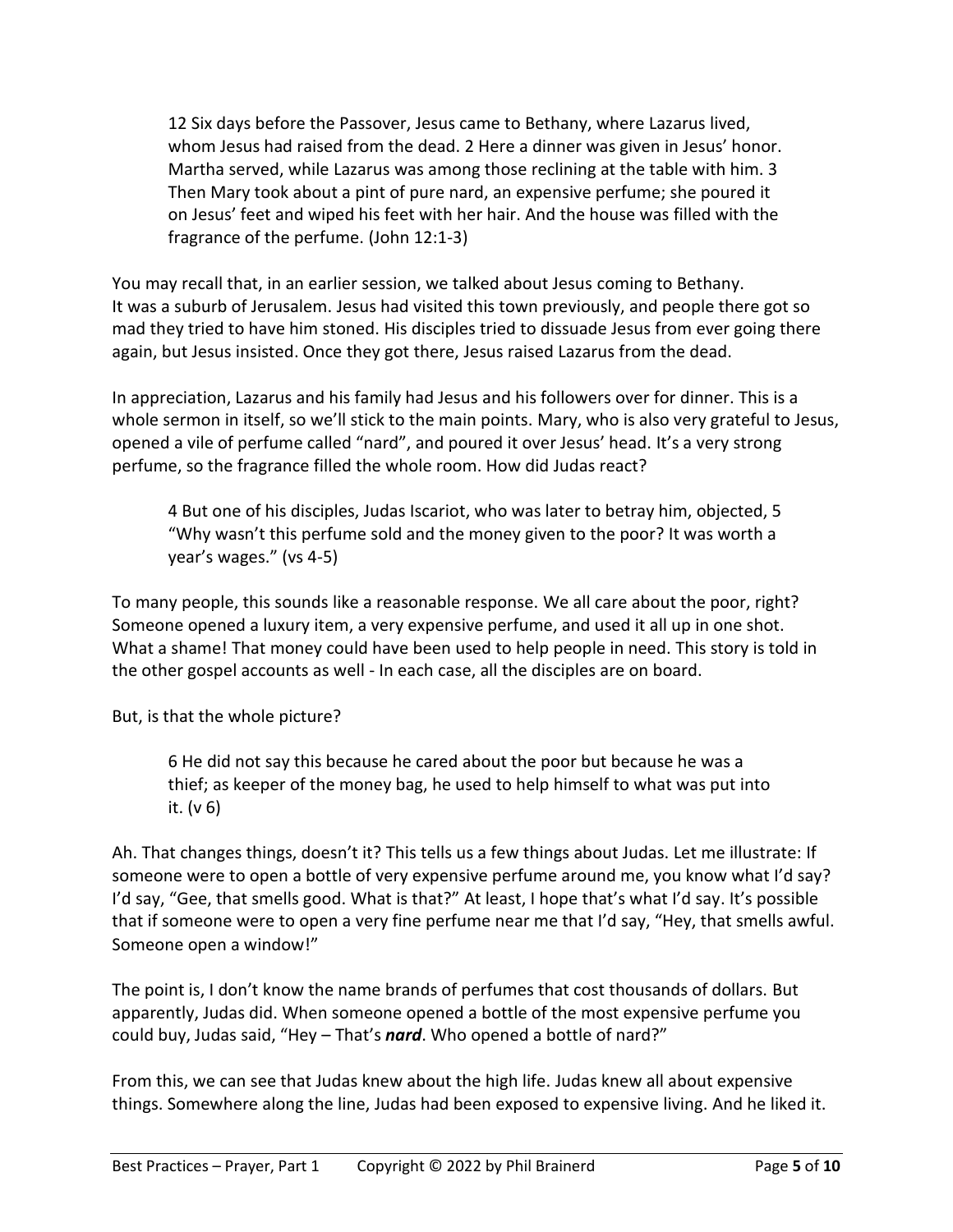For three years, he had been wandering around in the open, sleeping on the ground under trees, and eating whatever people served. Apparently, it got to him. He felt that he deserved better. So, he got into the bad habit of pilfering from the money box. We don't know what he bought with the money he stole, but apparently it was nice things - better things than Jesus and the other apostles were living with.

If we do a little detective work, we learn more. Over in Matthew we see the same story. Matthew highlights a few different details. Here's how Jesus responded to all this:

10 Aware of this, Jesus said to them, "Why are you bothering this woman? She has done a beautiful thing to me. 11 The poor you will always have with you, but you will not always have me. 12 When she poured this perfume on my body, she did it to prepare me for burial. 13 Truly I tell you, wherever this gospel is preached throughout the world, what she has done will also be told, in memory of her." (Matthew 12:10-13)

Again, this is a whole sermon. For now, let's just say that when Jesus hears how Mary is being criticized, he shuts everyone down. Look at what happens next:

14 Then one of the Twelve—the one called Judas Iscariot—went to the chief priests 15 and asked, "What are you willing to give me if I deliver him over to you?" So they counted out for him thirty pieces of silver. 16 From then on Judas watched for an opportunity to hand him over. (vs 14-16)

Here we see the motivation of Judas. He loved money and comfort. It may be that he saw Jesus as the Messiah. But to him, the Messiah was someone who would become powerful in politics, which would lead to the high life. If you hang around with the King, it follows that you eventually live in a palace, right? But now, it looks like that's not going to happen. In fact, maybe Judas is about to be caught, literally with his fingers in the money chest. So, now it's time to cash in. It's time to head over to the authorities and collect whatever reward money he can get. It's time for Judas to turn Jesus in.

It's hard to determine exactly what thirty pieces of silver could buy today, but many who have run the numbers say it's not really that much. So, Judas loved money and power. That led him to betray the Savior of the world for a bargain price. From all this, we see the motivation of Judas.

Even worse were the methods he used.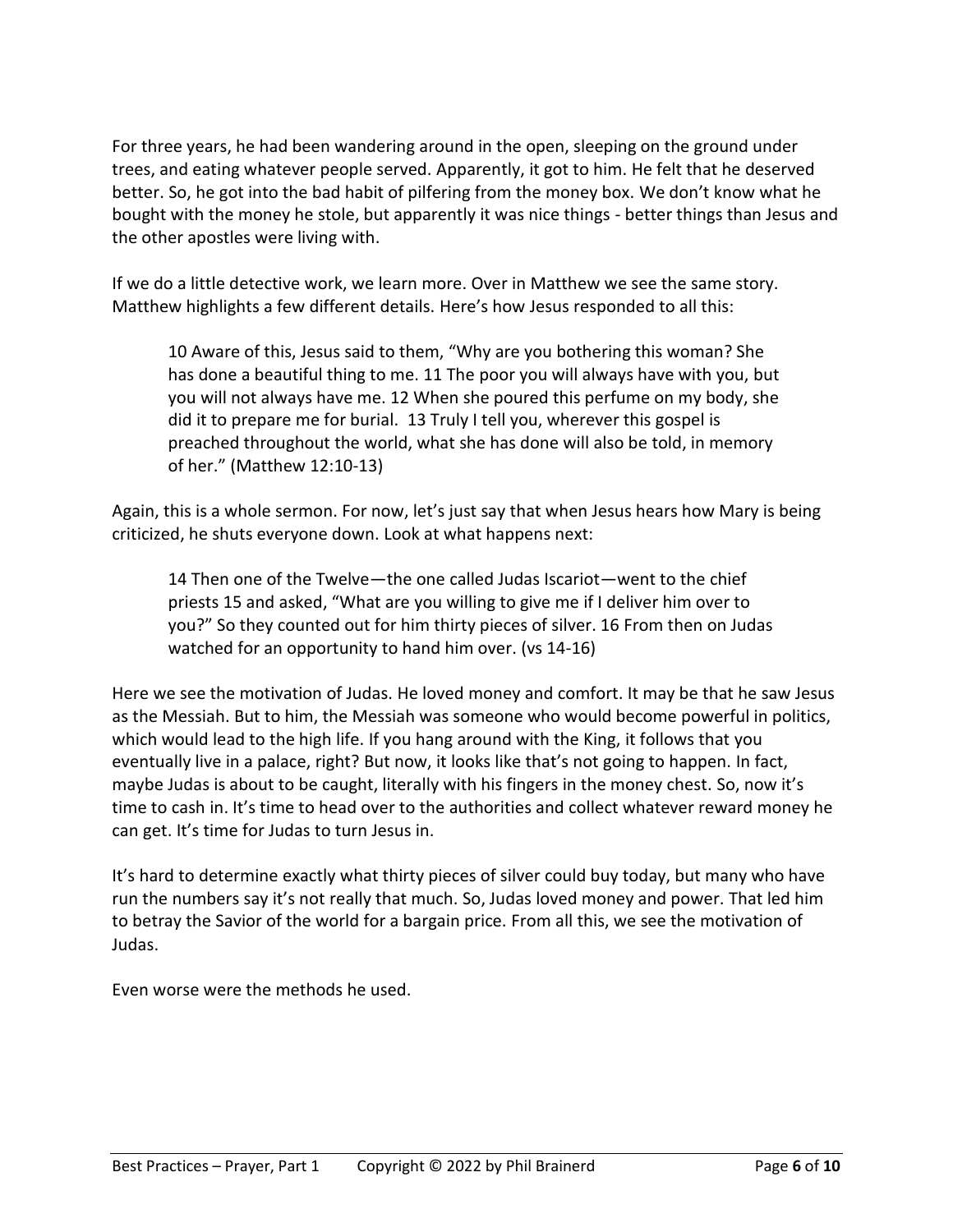## **IV. Judas was deceitful.**

Judas used deceit - A lot of deceit. While it's in our memory, let's look again at the passage we just read. Judas made his decision to betray Jesus. He gets his money. Now watch what happens.

From then on Judas watched for an opportunity to hand him over. (Matthew 12:16)

So, this was not an impulse decision - This was carefully planned. The religious leadership wanted Jesus gone. However, they were all cowards. They were afraid that, if they arrested Jesus when there were crowds around there could be trouble. There could be an uprising. So, they wanted to find Jesus when he was alone or close to alone. That's where Judas comes in. He agrees to watch for an opportune time.

What is this going to involve? It's going to involve Judas going back to Jesus and his disciples. It's going to involve Judas acting like he's still everyone's friend. It's going to involve deceit - And a lot of it. It's going to involve Judas looking everyone straight in the face and lying to them.

For most people, lying is hard. If you lie for a long time, you might start to get nervous. People might start asking questions. Why does Judas think he can do this? Why does he think he can get away with this? *Because he's already been doing it.*

We read earlier that Judas was in the habit of pilfering from the money box. No one had any idea. There was apparently nothing about Judas that would make anyone suspicious. Hey, he was put in charge of all the money - You don't do that with suspicious people.

During the last meeting that Jesus had with his followers, also known as the "Last Supper", Jesus predicted that he would be betrayed.

20 When evening came, Jesus was reclining at the table with the Twelve. 21 And while they were eating, he said, "Truly I tell you, one of you will betray me." (Matthew 26:20-21)

Look at the reaction of the disciples:

22 They were very sad and began to say to him one after the other, "Surely you don't mean me, Lord?" (v 22)

Judas had spent three years with the disciples. He made the decision to betray Jesus days before. Not one of the disciples suspected him. Judas was deceitful. And he was very good at it. He had been doing it for a while.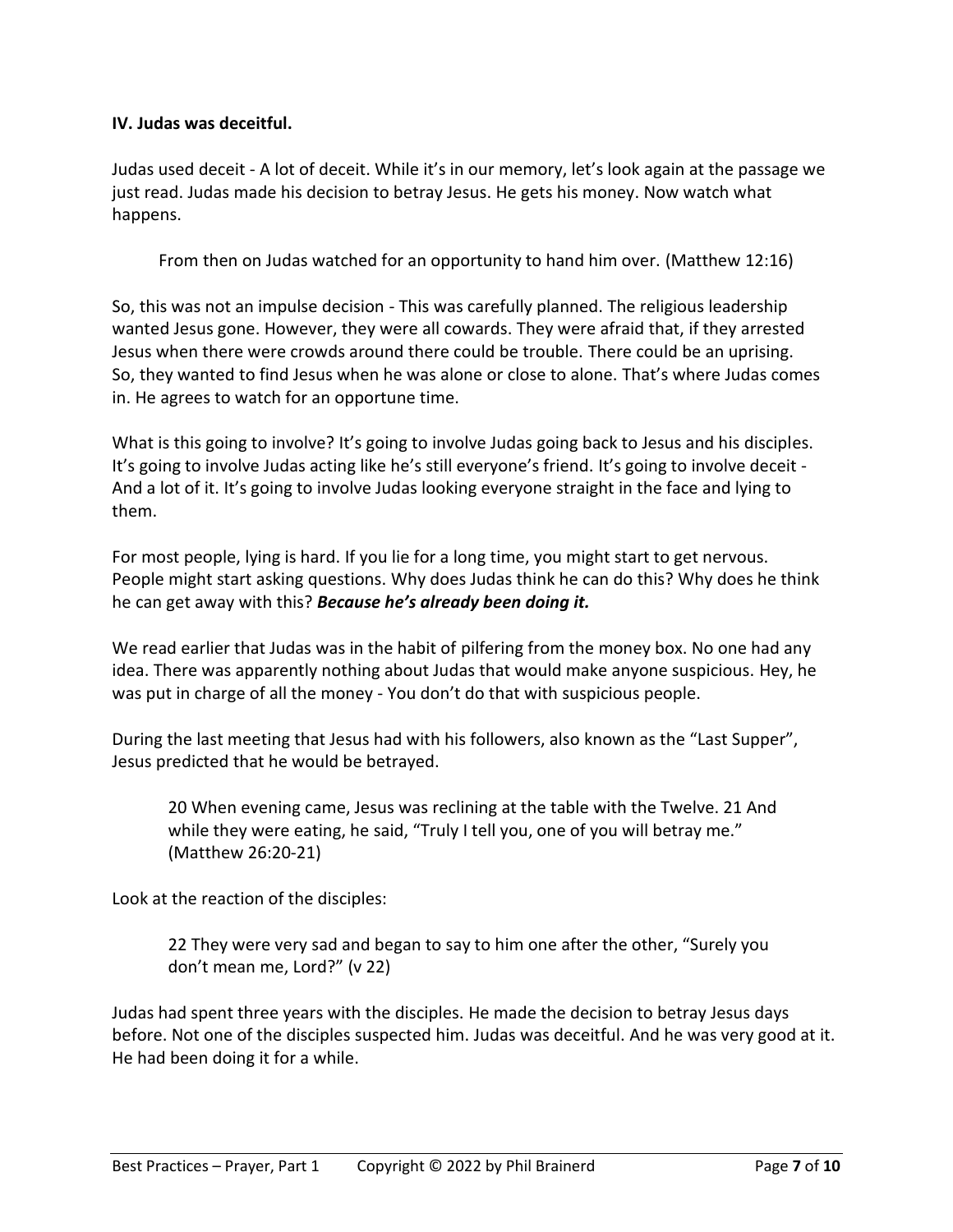Now, think about this:

"Why wasn't this perfume sold and the money given to the poor?" (John 12:5)

Look at this grandstanding. What kind of a man could tell people he was concerned about the poor, when in fact he was pilfering from the money box? And what kind of man could do this to Jesus and his apostles? Answer: A very deceitful man, that's who.

So, one of the reasons Judas goes down in history as the worst of all time, was his ability to use deceit to hurt people.

### **V. His Death**

We cannot discuss Judas Iscariot without mentioning the way he died.

3 When Judas, who had betrayed him, saw that Jesus was condemned, he was seized with remorse and returned the thirty pieces of silver to the chief priests and the elders. 4 "I have sinned," he said, "for I have betrayed innocent blood." "What is that to us?" they replied. "That's your responsibility." 5 So Judas threw the money into the temple and left. Then he went away and hanged himself. (Matthew 27:3-5)

How Tragic! Like many self-centered people, Judas failed to think about the ramifications of his actions. He seemed to be under the impression that Jesus would be imprisoned and later released. Knowing what happened with John the Baptist, Judas should have at least considered that Jesus would be condemned to death.

When Judas saw the full impact of what he did, we're told he felt remorse. Sadly, there is a big difference between remorse and repentance. Remorse says, "I did something that was unprofitable, and I feel really bad about it." Remorse says, "I'm in big trouble." Remorse says, "There's something I can do to pay for my sin." In the case of Judas, it meant returning the thirty pieces of silver. When that didn't work, Judas hanged himself.

Repentance says, "I did something evil, and I must seek God's forgiveness."

#### **VI. What does this mean for us today?**

So, what does this mean for us today? First, let's answer the question of why Judas is thrown in with the worst people of all time. At first, doing that may seem unfair. Judas was deceitful. But then, lots of people are deceitful. Because of what Judas did, someone died. However, lots of people fail to fully consider the results of their actions. And yes, sometimes that means people die.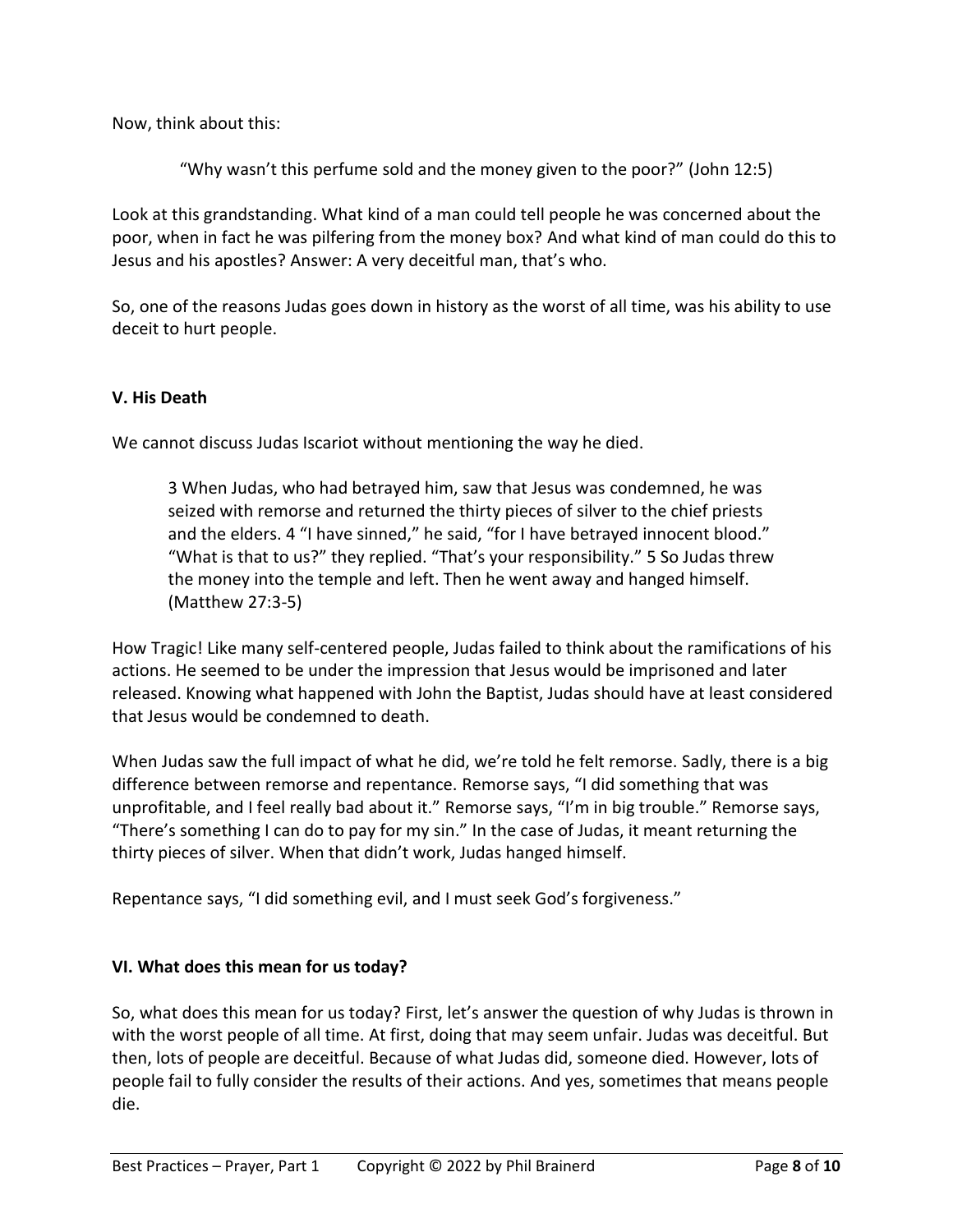But think about what *might* have happened. Before the foundation of the world, Jesus knew that he would have to die for the sins of the world. What might have happened if he was anything less than God visiting the face of the earth? What if it were possible for mortals to stand in his way? What if Judas had actually succeeded in stopping Jesus from carrying out his mission? If that had happened, no one would be able to receive salvation for their sins. Billions of people would be lost. Fortunately, for all of us, it was not possible for humans to stand in the way of God's plan. But, one poor misguided man gave it a try.

Others tried. We mentioned Herod – he killed children in the quest to stop the Son of Man from taking his throne. But then, Herod never met Jesus. Judas spent three years with Jesus. He watched miracles that the rest of us could only dream of seeing. More than that, he sat at the feet of Jesus and enjoyed his teaching. He fellowshipped directly with the Son of God, and with all his disciples. Jesus showed him respect and love.

And yet, Judas allowed his love of money, comfort and power to overwhelm him. Whereas the other apostles were changed from flawed men to great men, Judas descended to an evil man. A man who deceived all his friends. A man who was so blind he missed the Savior of the world and betrayed him for a small sum.

What does that mean for us today? More than anything, we take warning. None of us are better than Judas. We are made of the same stuff. We must all allow Jesus into our hearts to change us.

We must be very, very careful of the seductions of sin. Once we get into the habit of deceiving people, it's hard to stop.

And sadly, we're all vulnerable to deception from others. If Judas could deceive the other twelve apostles into trusting him with the money box, then we too must be on the watch. The world is full of deceivers, and we are not better than the twelve.

We must also think before we act - Sometimes our failings can hurt others. We must be on the watch against sin. Not just because it's wrong, but because of the effects it has on our world.

Finally, the story of Judas teaches us to be on the watch. Watch for your heart. If you fail, you may be surprised how close you can be to the worst of all. If you invite Jesus in, he might change you so much that you could be among the best. So, invite Jesus in – today!